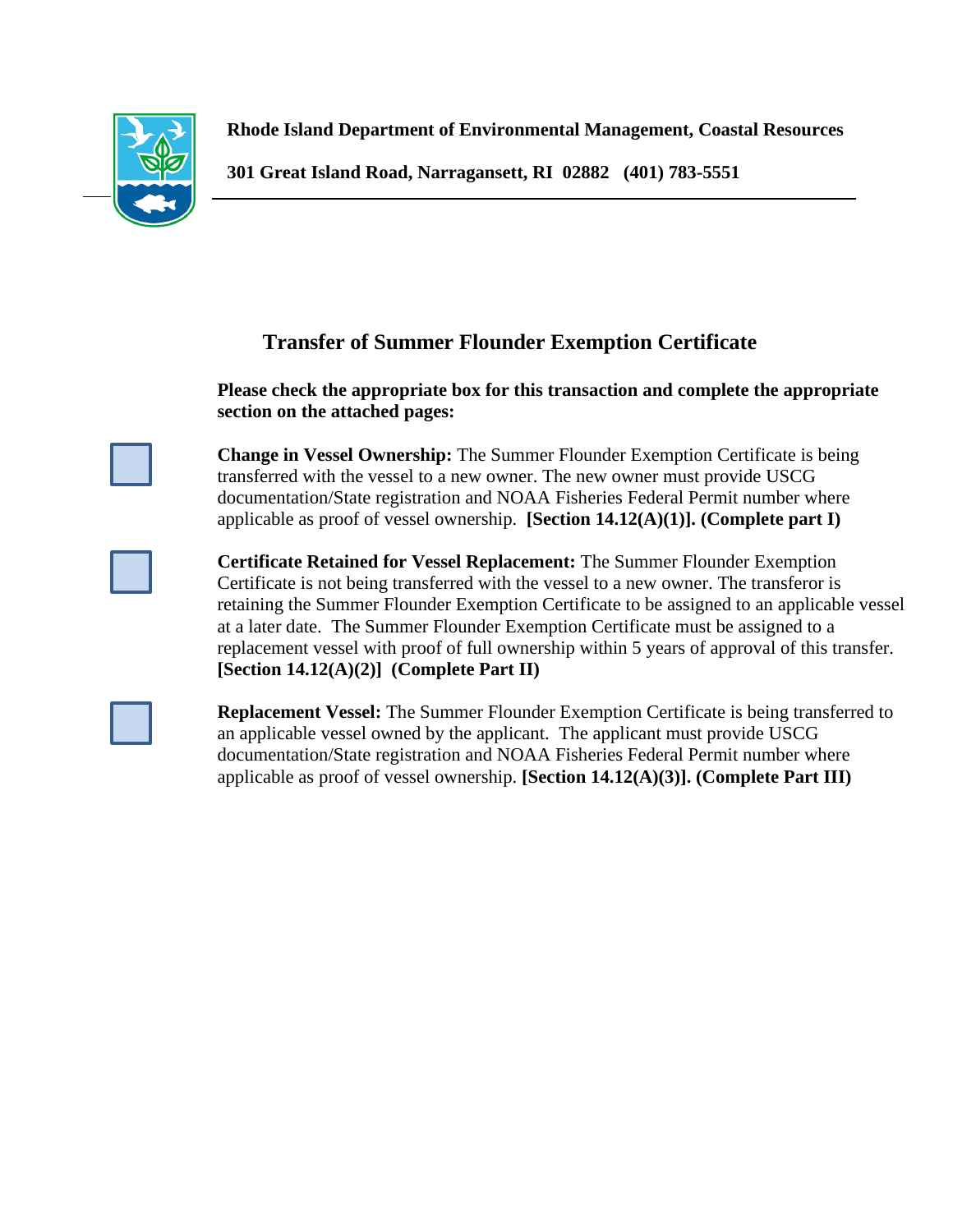## **I. Change in Ownership**

| <b>Transferor Information</b> |        | <b>Transferee Information</b>      |   |  |
|-------------------------------|--------|------------------------------------|---|--|
| Vessel Name:<br><u> </u> *    |        | Vessel Name:<br><u> </u> *         |   |  |
| USCG Doc/State Reg:           | ∗      | USCG Doc/State Reg:______________* |   |  |
|                               |        |                                    |   |  |
|                               | ∗      |                                    | ∗ |  |
|                               | $\ast$ |                                    |   |  |
|                               | $\ast$ |                                    |   |  |
|                               | $\ast$ |                                    |   |  |
|                               |        |                                    |   |  |
|                               |        | Date of Transfer: __________*      |   |  |
|                               |        | <b>Exemption Certificate #:</b>    |   |  |
| * Required                    |        |                                    |   |  |
|                               |        |                                    |   |  |
|                               |        |                                    |   |  |
|                               |        |                                    |   |  |
|                               |        |                                    |   |  |
|                               |        |                                    |   |  |
|                               |        |                                    |   |  |

Daniel Costa Port Manager/DEM-Coastal Resources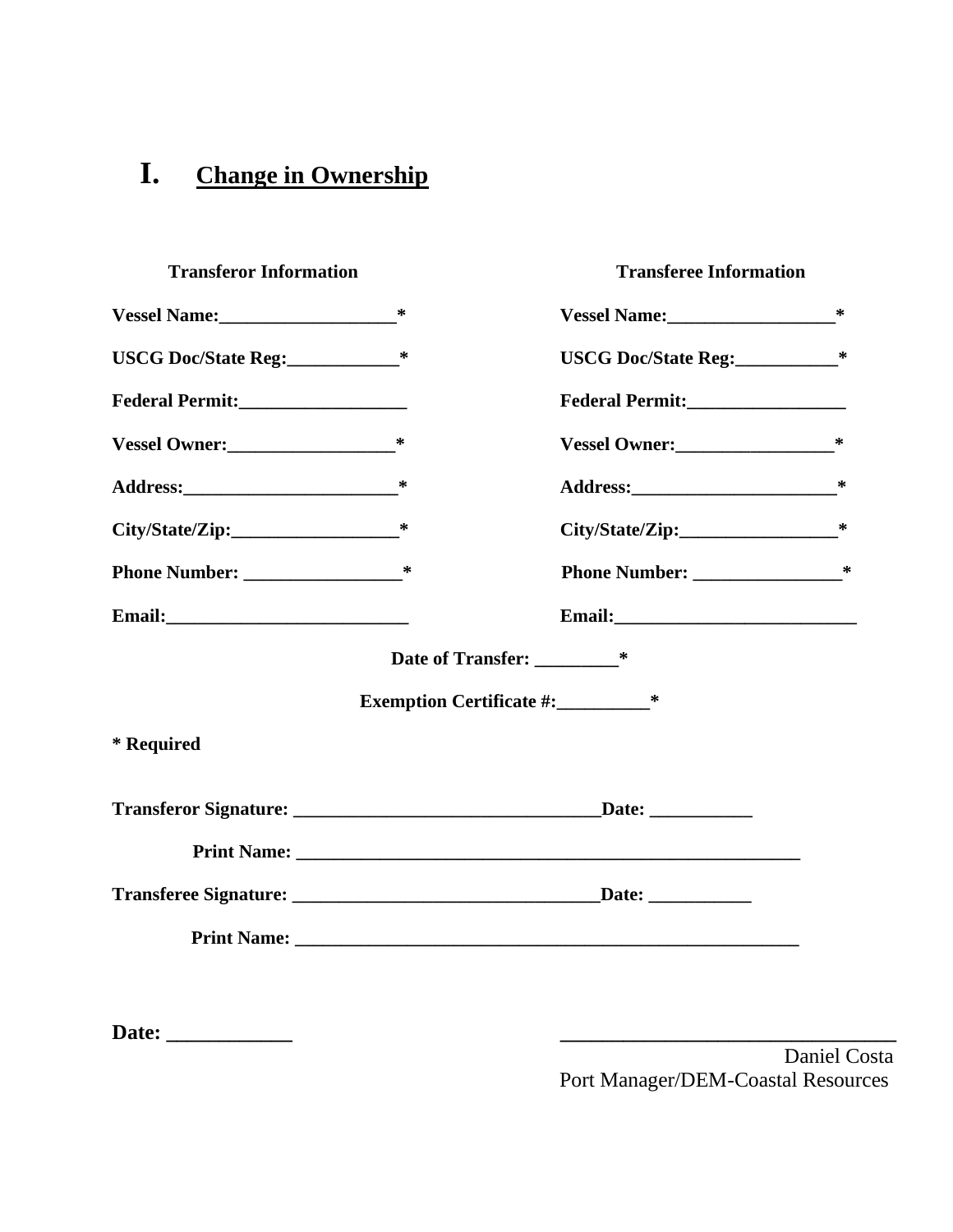## **II. Information for Certificate Retention**

| <b>Exemption Certificate #:</b> *                                                                                                                                                                                                   | Certificate holder:<br><u>Lettificate</u> holder: | ∗                                                                                                                                                                                                                                                   |
|-------------------------------------------------------------------------------------------------------------------------------------------------------------------------------------------------------------------------------------|---------------------------------------------------|-----------------------------------------------------------------------------------------------------------------------------------------------------------------------------------------------------------------------------------------------------|
| Vessel Name:                                                                                                                                                                                                                        |                                                   | $\ast$                                                                                                                                                                                                                                              |
| USCG Doc/State Reg:____________*                                                                                                                                                                                                    |                                                   | ∗                                                                                                                                                                                                                                                   |
| <b>MRI Number:</b> MRI Number:                                                                                                                                                                                                      |                                                   | $\ast$<br><b>Phone Number:</b> <u>Community Community Community Community Community Community Community Community Community Community Community Community Community Community Community Community Community Community Community Community Commu</u> |
|                                                                                                                                                                                                                                     |                                                   |                                                                                                                                                                                                                                                     |
| * Required                                                                                                                                                                                                                          |                                                   |                                                                                                                                                                                                                                                     |
| $I, \underline{\hspace{2cm}}$                                                                                                                                                                                                       |                                                   |                                                                                                                                                                                                                                                     |
|                                                                                                                                                                                                                                     |                                                   | (Print New Vessel Owner Name) hereby acknowledge the receipt of                                                                                                                                                                                     |
| vessel prior to the sale.                                                                                                                                                                                                           |                                                   | Environmental Management Summer Flounder Exemption Certificate that was attached to said                                                                                                                                                            |
| $I, \underline{\hspace{2cm}}$                                                                                                                                                                                                       |                                                   | <b>(Print Previous Vessel Owner Name)</b> hereby acknowledge that I am                                                                                                                                                                              |
| purposes of applying it to a replacement vessel within five years of the date of retention.                                                                                                                                         |                                                   | retaining the Rhode Island Dept. of Environmental Management Summer Flounder Exemption<br>Certificate that was attached to the fishing vessel listed above prior to said vessel's sale for the                                                      |
| Signature: Date: Date:                                                                                                                                                                                                              |                                                   |                                                                                                                                                                                                                                                     |
| <b>Print Name:</b> The Company of the Company of the Company of the Company of the Company of the Company of the Company of the Company of the Company of the Company of the Company of the Company of the Company of the Company o |                                                   |                                                                                                                                                                                                                                                     |
|                                                                                                                                                                                                                                     |                                                   |                                                                                                                                                                                                                                                     |

**Date: \_\_\_\_\_\_\_\_\_\_\_\_ \_\_\_\_\_\_\_\_\_\_\_\_\_\_\_\_\_\_\_\_\_\_\_\_\_\_\_\_\_\_\_\_**

Daniel Costa Port Manager/DEM-Coastal Resources